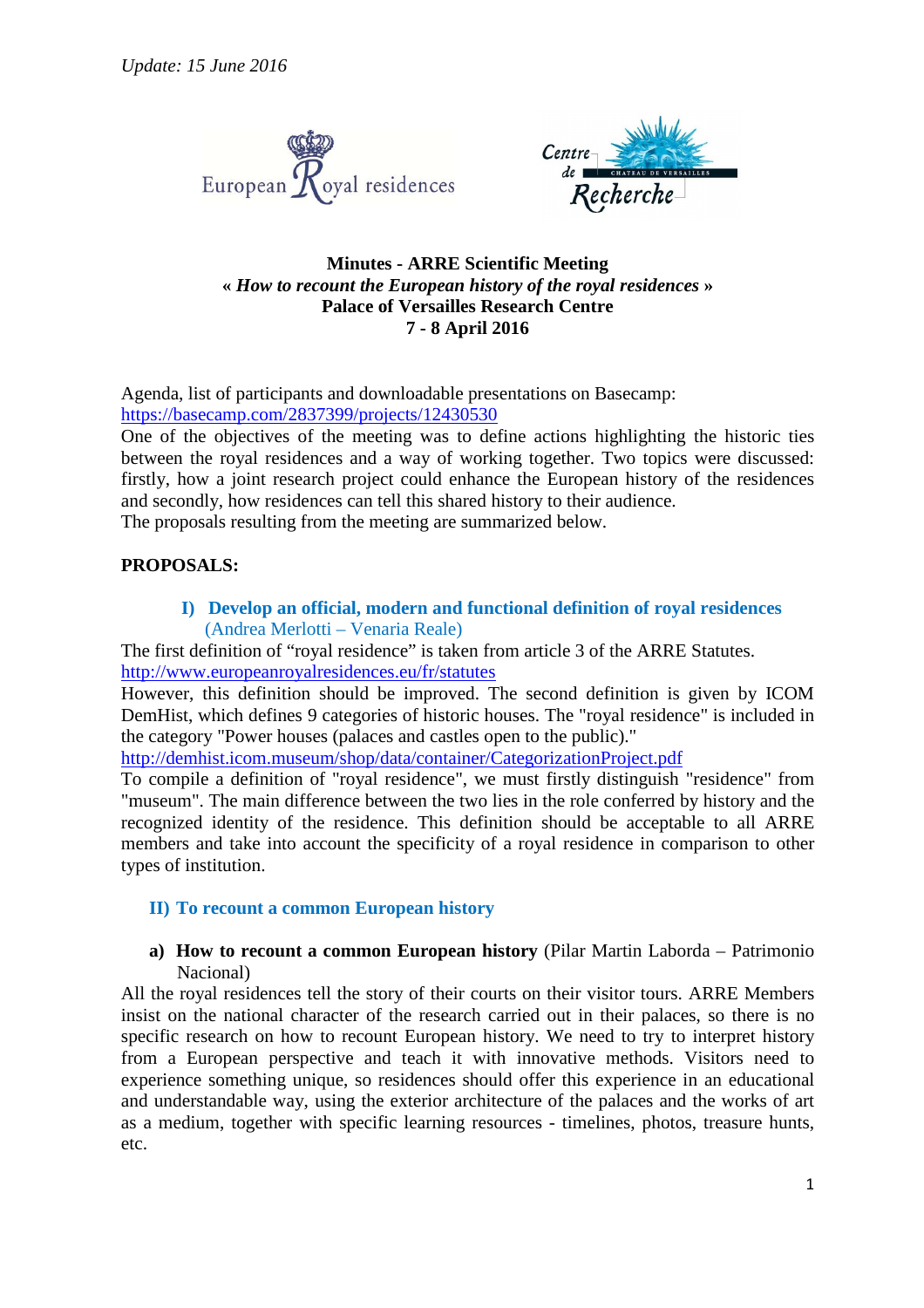# **b) Telling the history of the 20th century** (Andrea Merlotti – Venaria Reale)

Proposal to focus on the theme of political identity and use of the residences in the 20th century. In this sense ARRE could put in place a project organised in three phases:

- **November 2016:** identification of researchers, officers, academics or research units within ARRE able to start off the research on this theme with an initial meeting to discuss methodology.
- **November 2017:** organisation of a closed-door seminar to present the initial research results and discuss the next steps. .
- **November 2018:** to mark the centenary of the end of WW1, schedule a conference on the identity of the residences in the 20th century and present the results of this research to the public. Venaria is ready to host this conference.

## **c) Project "Europe of the Courts"** (Elena Taddia - CRCV)

*Europe of the Courts* (not the Courts of Europe) is a research project developed by the Palace of Versailles Research Centre.

Considering courts as:

- The archetypes of European identity,
- Places of movement and transfer,
- The founding institutions of European civilization.

These Courts should not be considered as a facet of each national history, but as a network history. We invite residences and especially their research centres (Versailles, Venaria, Warsaw, and Potsdam) to participate in this joint project on the identity of the Court at a European level. Further information will be transmitted by the end of the year after the meetings of the steering committee.

## **III) How to design more European content in each residence**

a) **Call for articles** (Mathieu da Vinha - CRCV)

Each residence could write a manifesto or an article describing "how its palace is European." The collected articles would demonstrate exchanges between the royal residences and could be highlighted on a European visitor's tour in every palace. We could exchange these articles between our residences and enrich them according to everyone's knowledge. They could be published on the Internet or in a collective publication. This approach would put into practice the network's work.

- b) **Studying and connecting the historical figures of our residences** (Samuel Wittwer - SPSG)
- *Let them talk:* the royal residences have sources (letters, diaries, etc.) in which historical figures talk about Europe, and as such they link the European courts. Through these very personal documents, the public would have direct and privileged access to historical figures.
- *Let them guide*: These figures could guide us through the private and public living spaces of their palaces.
- *Let them represent:* our residences hold many objects given as gifts, both from personal and political/state relationships; their symbols and codes are key to understanding European court society.